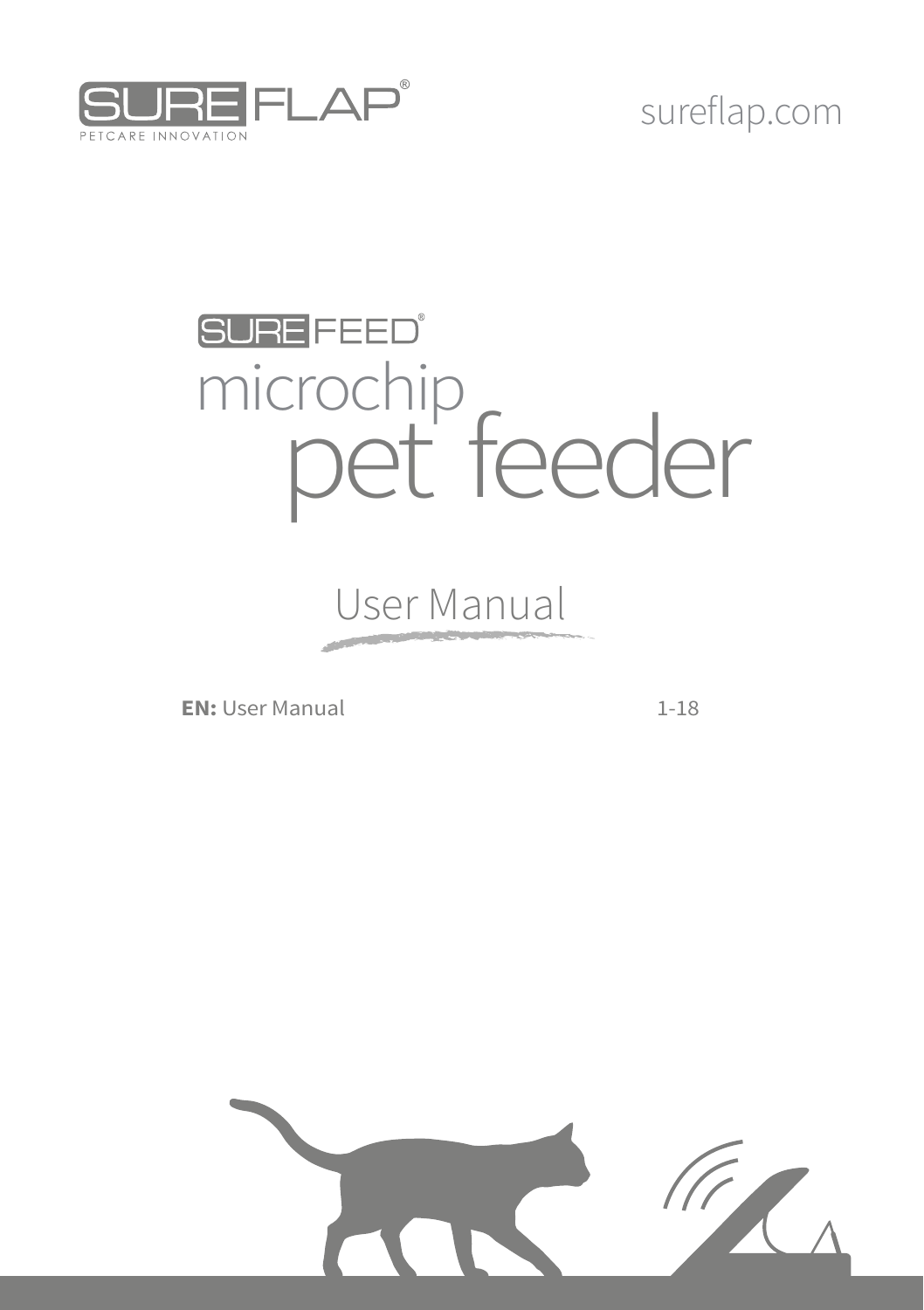#### **Congratulations on the purchase of your new feeder!**

The Microchip Pet Feeder has been designed to recognise either the microchip already implanted in your pet or the SureFlap RFID Collar Tag (one included – packs of two sold separately), allowing your pet to access their food whilst keeping out other animals. Designed for use in multi-pet homes, the feeder will recognise authorised pets opening only for them. If an unauthorised greedy or bully pet tries to eat from the bowl it will not open, or if the feeder is already open the lid will close. The SureFeed bowls have an integrated seal on the top lip. This has been designed so that once the lid of the feeder is closed a seal is formed with the top of the bowl, keeping your pet's food fresher for longer.

Setting up the feeder to work in your home is a simple step by step process detailed in this user manual. We will guide you through from inserting the batteries to teaching your pet to use the feeder. When an authorised pet places their head inside the hoop on the front of the feeder their microchip or collar tag will be read. The lid only opens for pets (up to 32) who have been granted access.

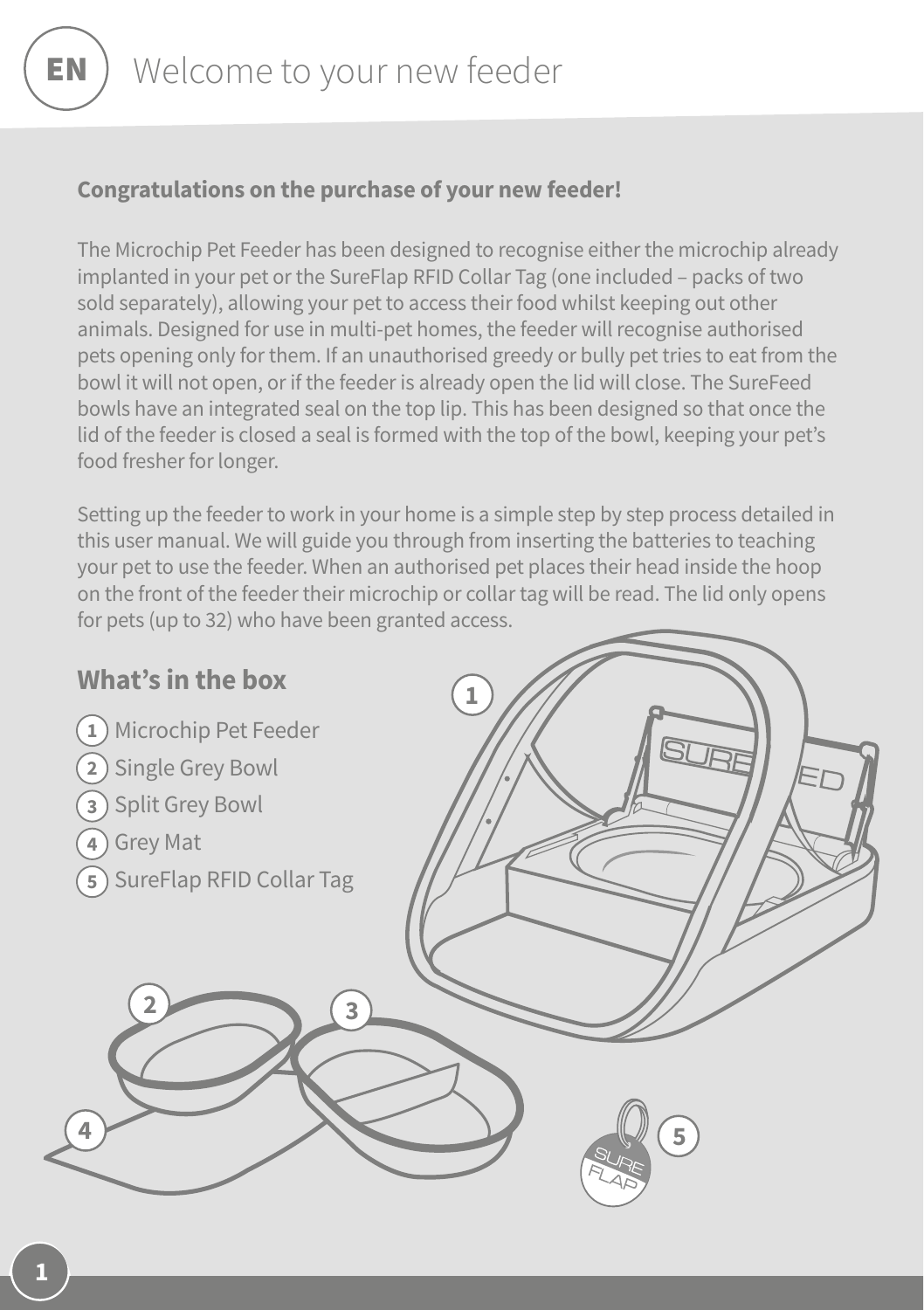## **Contents**

| Buttons & lights                                                                                                                         | $\overline{\mathbf{3}}$ |
|------------------------------------------------------------------------------------------------------------------------------------------|-------------------------|
| Normal operation                                                                                                                         | $\overline{\mathbf{4}}$ |
| Replacing the food (open/close lid)                                                                                                      | $\overline{5}$          |
| Bowls & mats                                                                                                                             | $\boxed{6}$             |
| <b>Batteries</b>                                                                                                                         | $\overline{7}$          |
| Learning your pet into the feeder                                                                                                        | $\bf{8}$                |
| Teaching your pet to use the feeder<br><b>PART 1</b> - Introducing your pet to the feeder<br><b>PART 2</b> - Increasing the lid movement | $\overline{9}$          |
| Introducing a cautious pet to the feeder                                                                                                 | 11                      |
| Training multiple pets                                                                                                                   | $\boxed{12}$            |
| Where to place the feeder                                                                                                                | <b>13</b>               |
| Lid close delay                                                                                                                          | <b>14</b>               |
| Cleaning                                                                                                                                 | $\boxed{15}$            |
| Troubleshooting                                                                                                                          | $\boxed{16}$            |
| <b>Warranty &amp; Disclaimer</b>                                                                                                         | 18                      |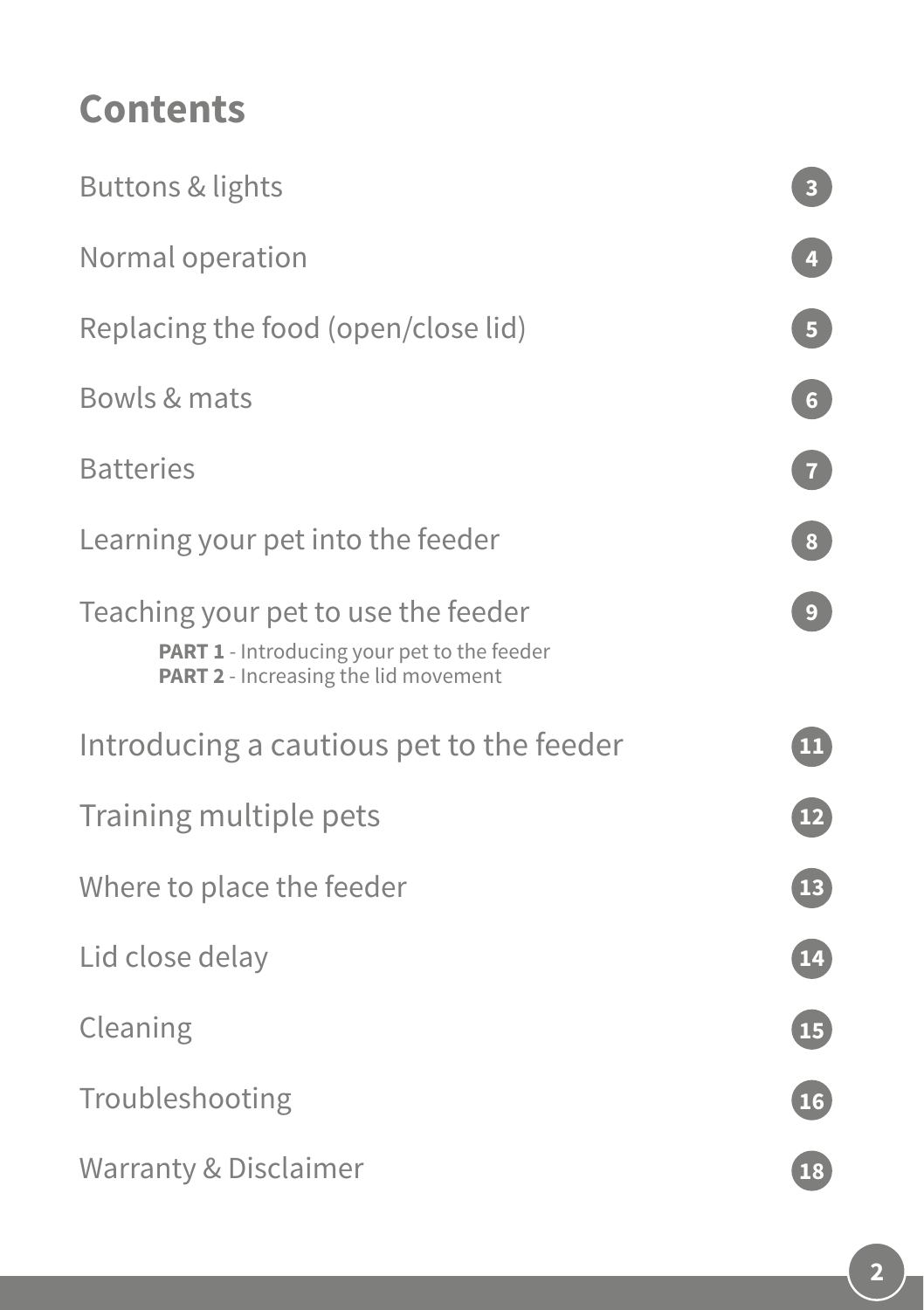

### Lights

**Flashing Green (once every second)** - Learn mode **Green (constant)** - Microchip has been successfully read (or learnt) **Flashing Orange** - Feeder is in Training Mode **Flashing Red (every few seconds)** - Low battery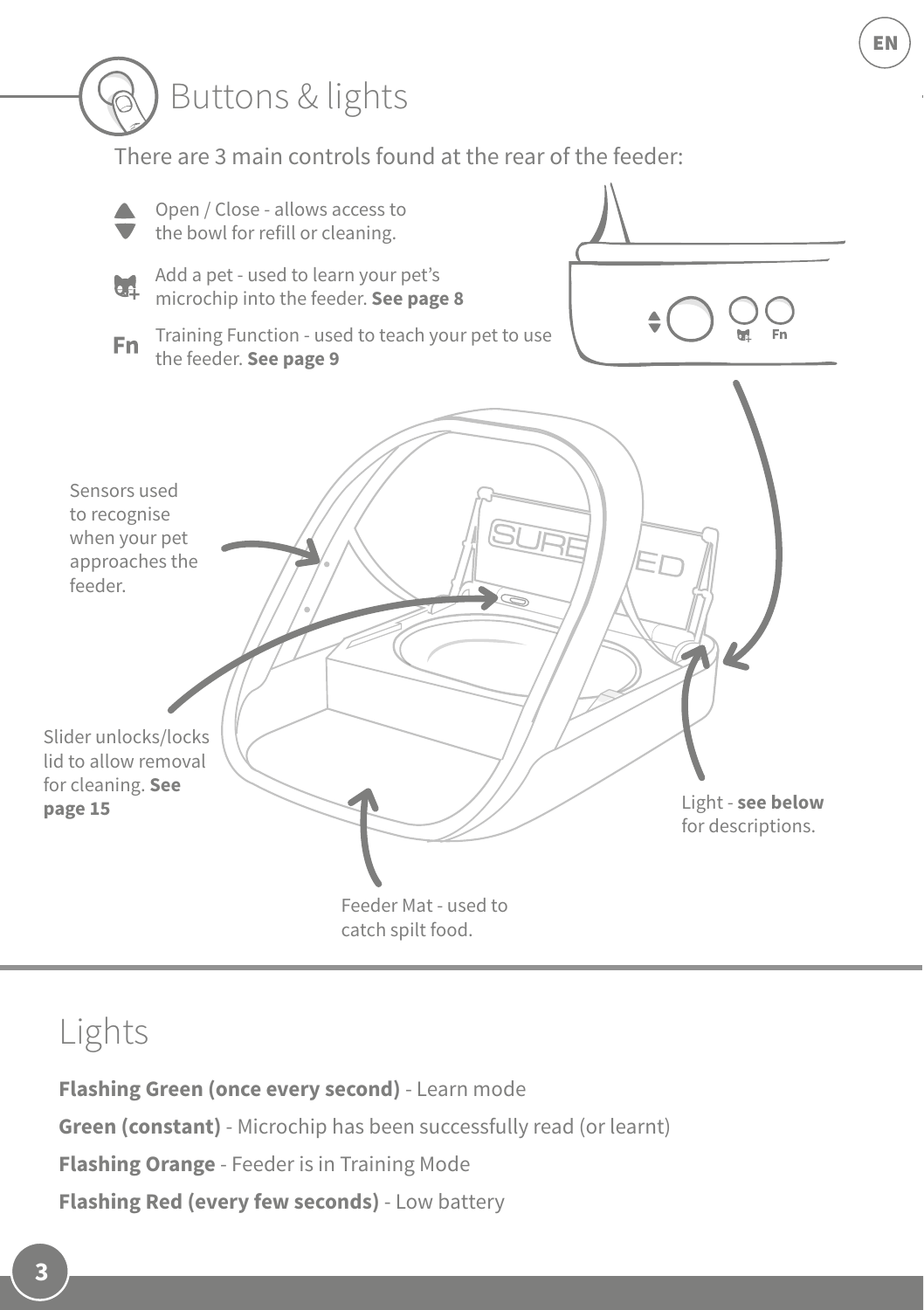

Once set up (**see pages 8-10** for setup and training) the SureFeed Microchip Pet Feeder will stop greedy or bully pets from accessing food that is not theirs, giving you control over your pets' prescription diets, medication and weight management. It is common that pets like to eat small amounts of food throughout the day. The SureFeed bowls with integrated seal have been designed to accommodate this regular use keeping food fresher throughout the day and reducing wastage.

#### Authorised pet



The feeder lid will remain closed at all times until it is opened for food replacement - **see page 5** or an authorised pet approaches to eat.

When a pet places its head into the hoop on the front of the feeder, the microchip reader is activated.

If the pet is authorised and allowed to eat, the lid will slide open for them.

Once your pet has eaten and moved away from the feeder the lid will close after a short delay (**See page 14** to adjust the lid delay). This once again seals the bowl keeping the food fresher.

X Unauthorised pets



If an unauthorised greedy pet tries to eat from the feeder when the lid is closed then the lid will simply not open.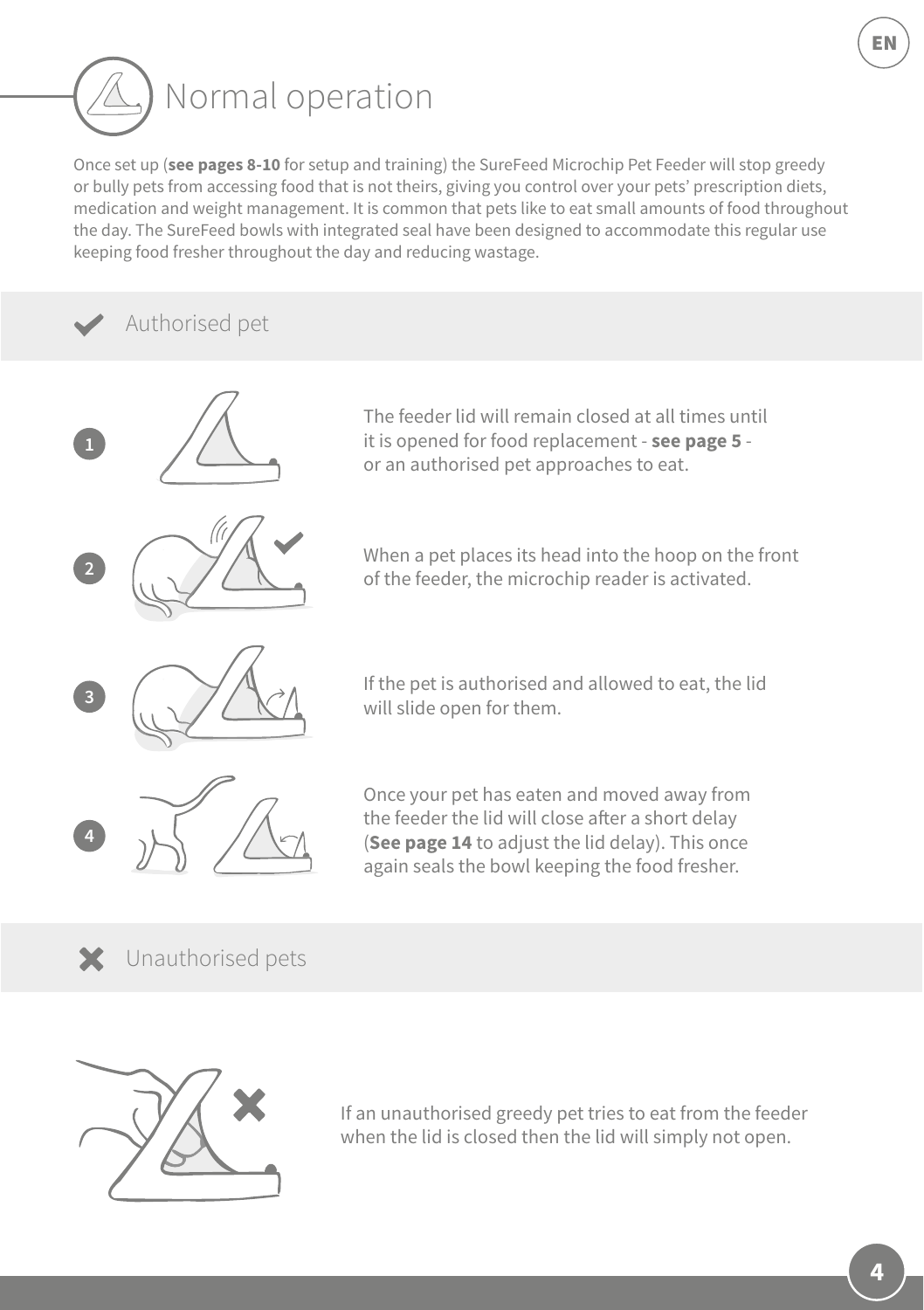

a mess.

Place the filled bowl into the

 $\left($   $\right)$  button to close the lid and seal the food. The feeder can now



feeder and press the open/close

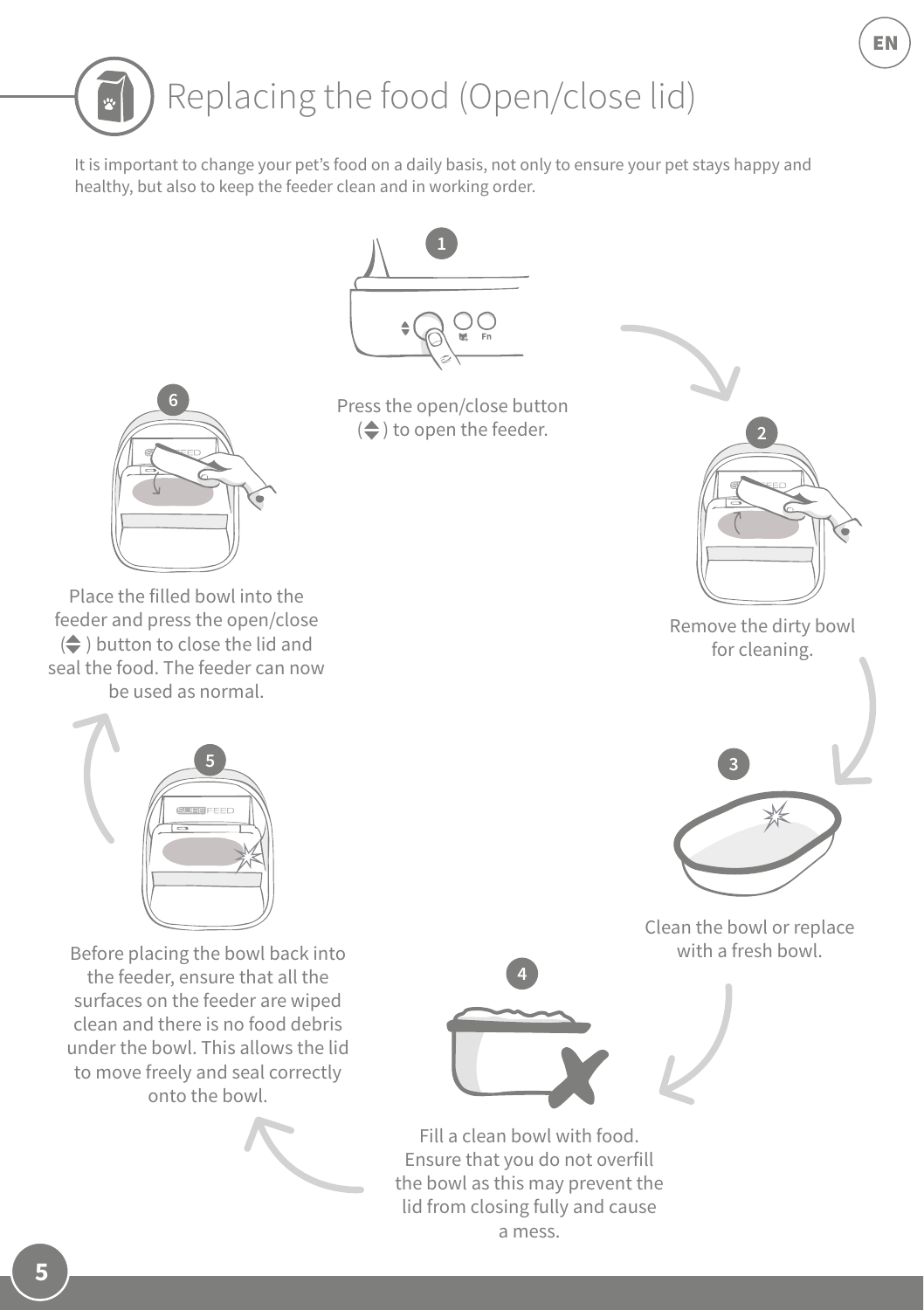

The bowls and mat supplied have been specifically designed to work with SureFeed products. The SureFeed bowls have an integrated seal on their top lip. Once the lid of the feeder is closed, flies can't get in and food stays fresher. The silicone mat helps control mess and can be removed daily for easy cleaning.



Suitable for a single portion of wet or dry food.





The split bowl is designed for wet and dry food used at the same time.

The silicone mat is placed on the front of the feeder (**see page 3** for mat location) and is designed to collect food mess making it easy to clean daily.

**Please ensure bowls and mats are washed before their first use.**



Please remove the bowl and mat from the feeder when cleaning. To keep the integrated seal in optimal condition we recommend hand washing only.

### Add some colour!



If you have multiple feeders or if you just want to customise your feeder, you can purchase coloured bowls and mats separately.

Available in blue, green, pink and grey.

To purchase additional bowls and mats ask a SureFlap stockist or visit: **sureflap.com**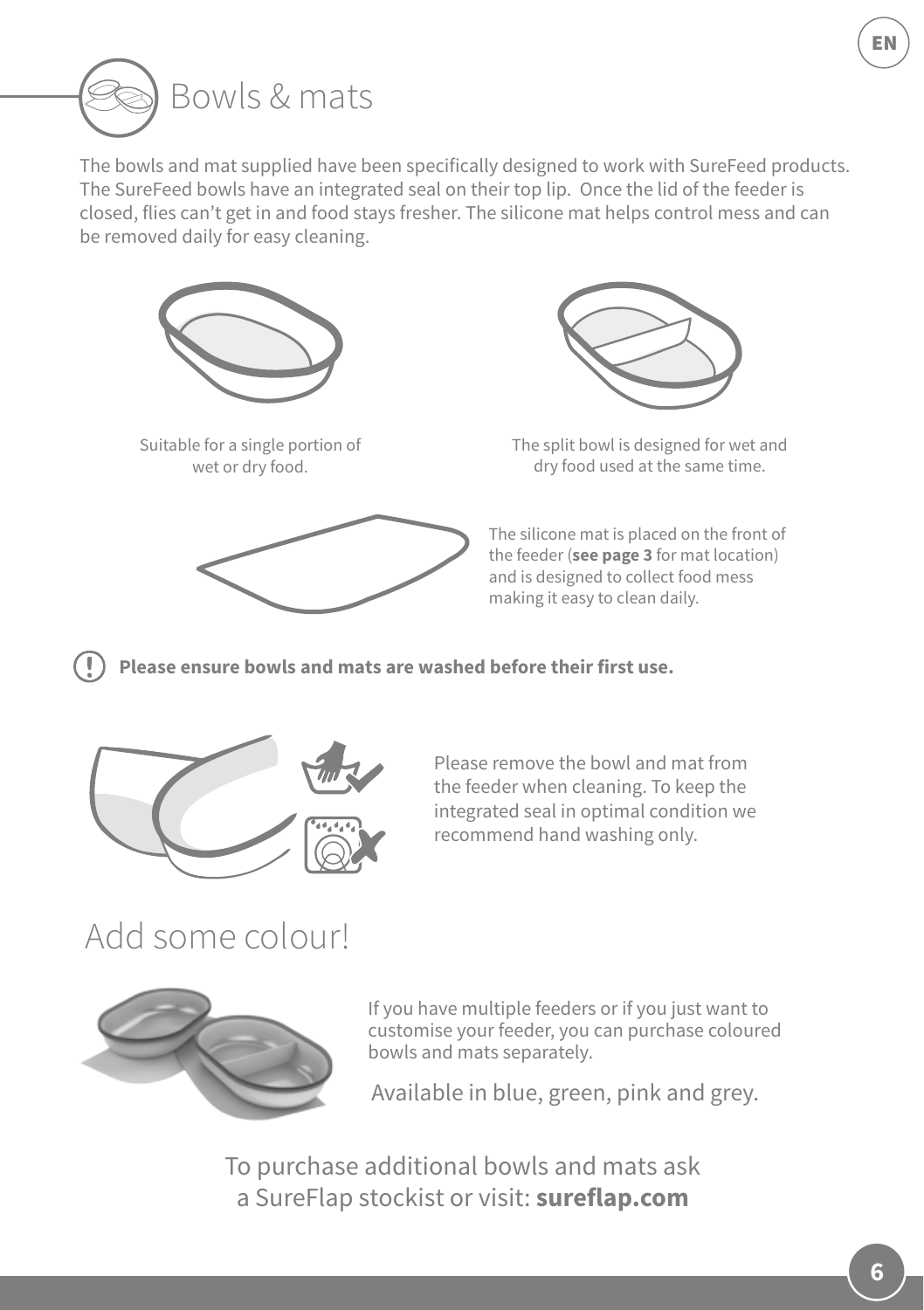

Always use **4 good quality 1.5V alkaline C Cell batteries**. This will ensure the best performance of your feeder. **This product is not designed for use with rechargeable batteries.** The light at the back of the feeder will flash red every few seconds if the batteries are low.



First remove the mat, then turn the feeder upside down to access the battery compartments.



Remove the battery covers



Insert the batteries. Ensure the +/ symbols on the batteries match the symbols on the feeder itself.



Replace the battery covers

**+**  $x4$ **-**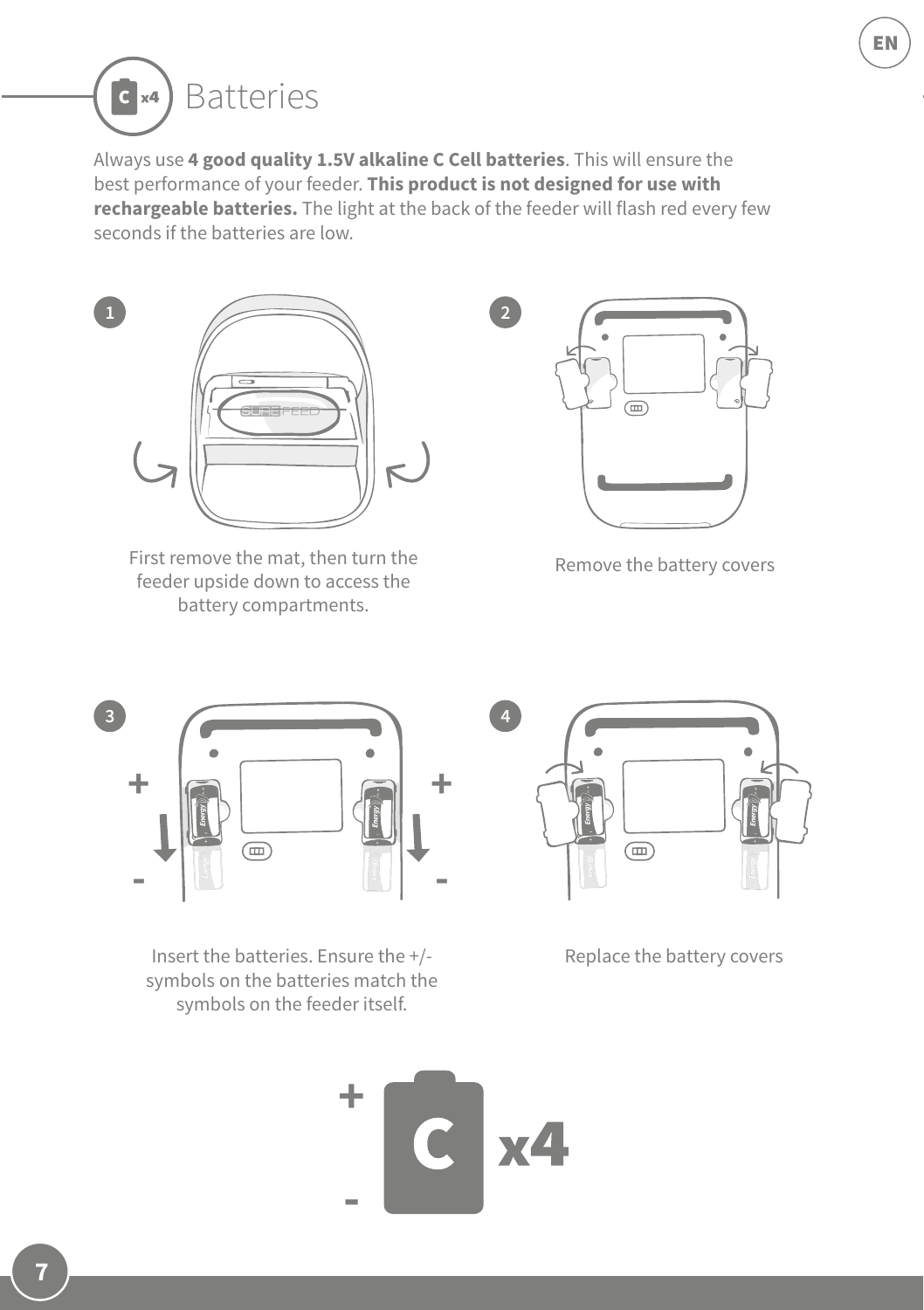When learning your pet into the feeder, make sure all other pets are kept away. If the wrong pet is accidentally learnt you can perform a factory reset, as detailed in the troubleshooting - **see page 16**. You can also use the SureFlap RFID Collar Tag if your pet does not have a microchip and wears a collar.

**2**



Press the Add Pet (bil) button found on the rear of the feeder.



The lid will open and the light will flash green once every second. The feeder will stay in this mode until a pet is learnt or if you cancel with a second press of the Add Pet (bi) button.



Put some food/treats into the bowl and place the feeder where you would normally feed your pet.



When your pet eats from the bowl and has been learnt, the light will stop flashing and remain on. When your pet moves away from the feeder the lid will close and the green light will turn off. Their microchip number is now stored permanently in memory, even when the batteries are removed



**3**

In order to learn a pet's microchip number, sensors located in the hoop at the front of the feeder must detect a pet's presence. Therefore it is important to ensure that your pet places their head through the hoop to eat. No amount of waving your pet in front of the feeder will have an effect.



If you want to use the feeder for more than one pet, you can do this by repeating the process. You are able to store up to 32 pets in each feeder.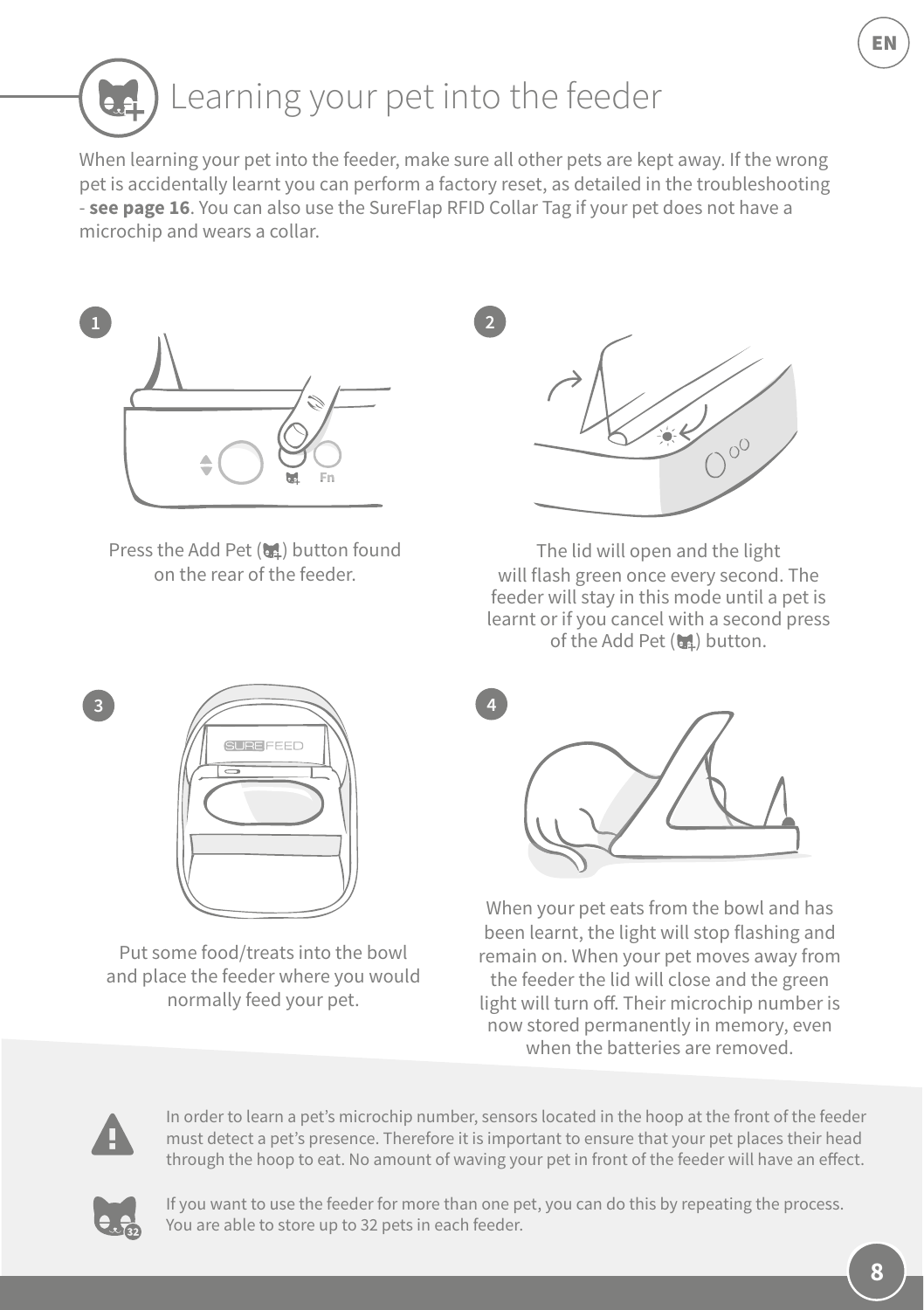## Teaching your pet to use the feeder (training mode)

#### **PART 1** - Introducing your pet to the feeder

It is important to allow your pet to get used to their new feeder for a **couple of days** without any lid movement. Ensuring they are comfortable with their new bowl will help once we start to introduce movement to the lid. This can take a little time but be patient, and do not move on to **Part 2** until your pet seems confident. **See page 11** for help on introducing particularly cautious pets to the feeder.



With the lid closed press the Training Function button  $(Fn)$  once on the rear of the feeder. The lid will open and the light will flash orange (once every few seconds).

EN

Now fill the bowl of your choice with your pet's favourite food and once again place the feeder in your pet's normal eating spot.



**3**

 $\left(\begin{smallmatrix}\cdot\end{smallmatrix}\right)$ 

During this first stage of teaching your pet to use the feeder, the lid will not close after they have finished eating.

**Remember to take your time and let your pet get used to their new bowl. Once they are happy proceed to Part 2.**



Now start to add increasing amounts of movement to the lid. This allows your pet to get used to the motion of the lid in 3 stages. Once again, for the best results and a happy pet it is important to be patient and not rush this process. The amount of time required at each stage will vary for each pet (days/weeks) but we recommend taking a few days for each step.



Start to increase the motion of the lid by pressing the Training Function ( $Fn$ ) button once again. The lid will close a small amount and the light will flash orange twice.



Now when your pet eats from the bowl there will be some movement as the lid opens fully. When they finish eating, it will close slightly.

**9**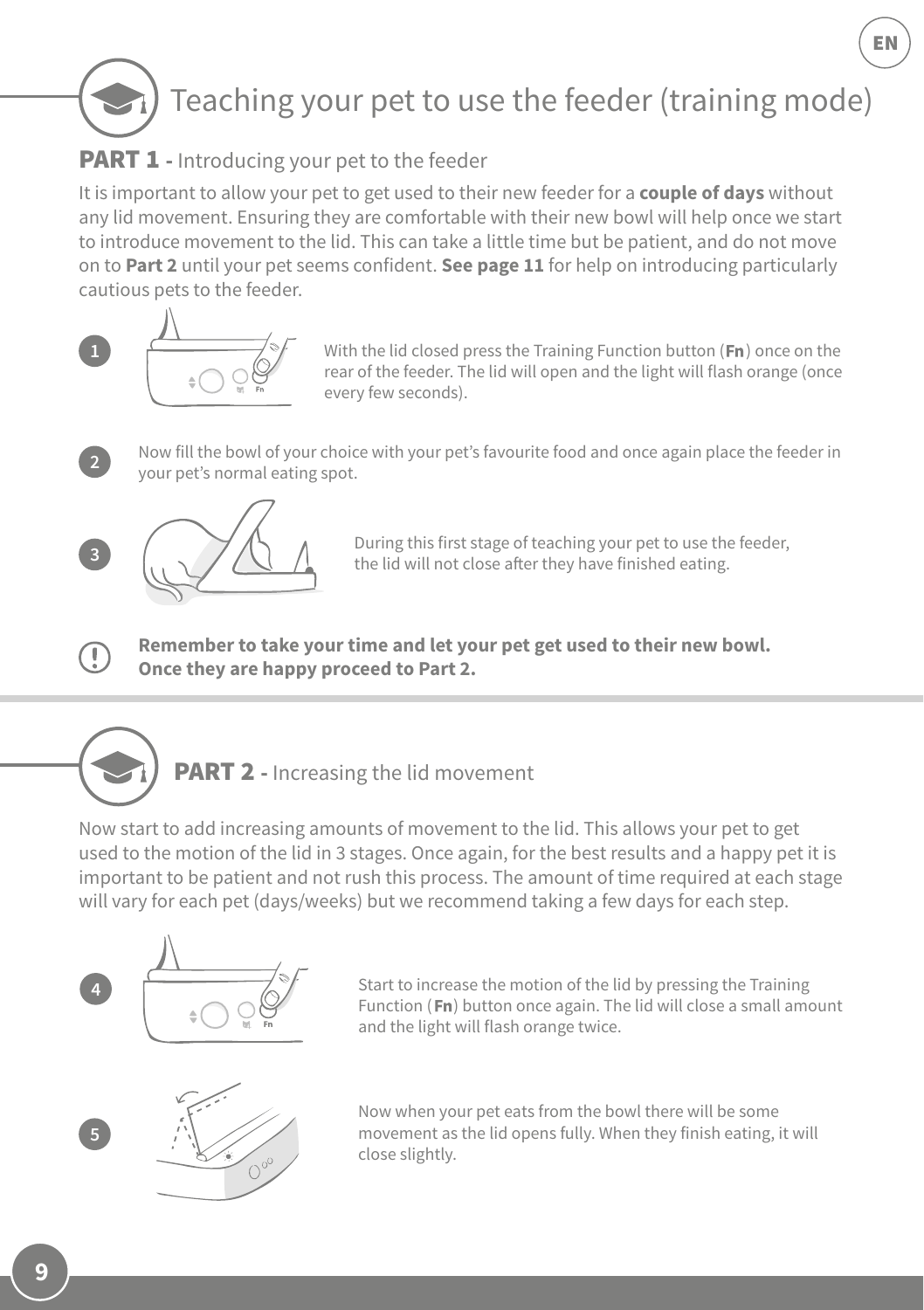

 $\bigcap$ 

Œ

Allow your pet to use the bowl as normal whilst they get used to the new lid movement. When you need to replace their food do so as normal - **see page 5**. After replacing the food, ensure you press the open/close button  $(\triangle)$  to close the lid to its training position.

#### **Remember to take your time. Do not proceed to the next step until your pet is confident with this amount of lid movement.**



Once your pet is happy with the movement, press the Training Function button ( $Fn$ ) again. The lid will close to the next position and the light will now flash orange 3 times.

#### **Again, continue to use the feeder normally and do not proceed to the next step until your pet is confident with this motion.**



Your pet should be happy with the lid movement now so this final stage of training has the lid closed even further. As before, press the Training Function button  $(Fn)$  again. The lid will close to its final position and the light will now flash orange 4 times.



Once your pet is happy with this final position, press ( $Fn$ ) again. The lid will close fully and the light will no longer flash. The feeder is now sealed and in daily use mode.

#### Training mode tips



You can end the training mode at any time by pressing and holding the Training Function (Fn) button for 5 seconds.



When using multiple feeders and training your pets, only proceed to the next stage of training at the point all pets are ready. **See page 12** for more details.



**?** If your pet appears nervous of the lid closing after they have backed away, you can adjust the length of time before the lid closes. For full instructions **see page 14.**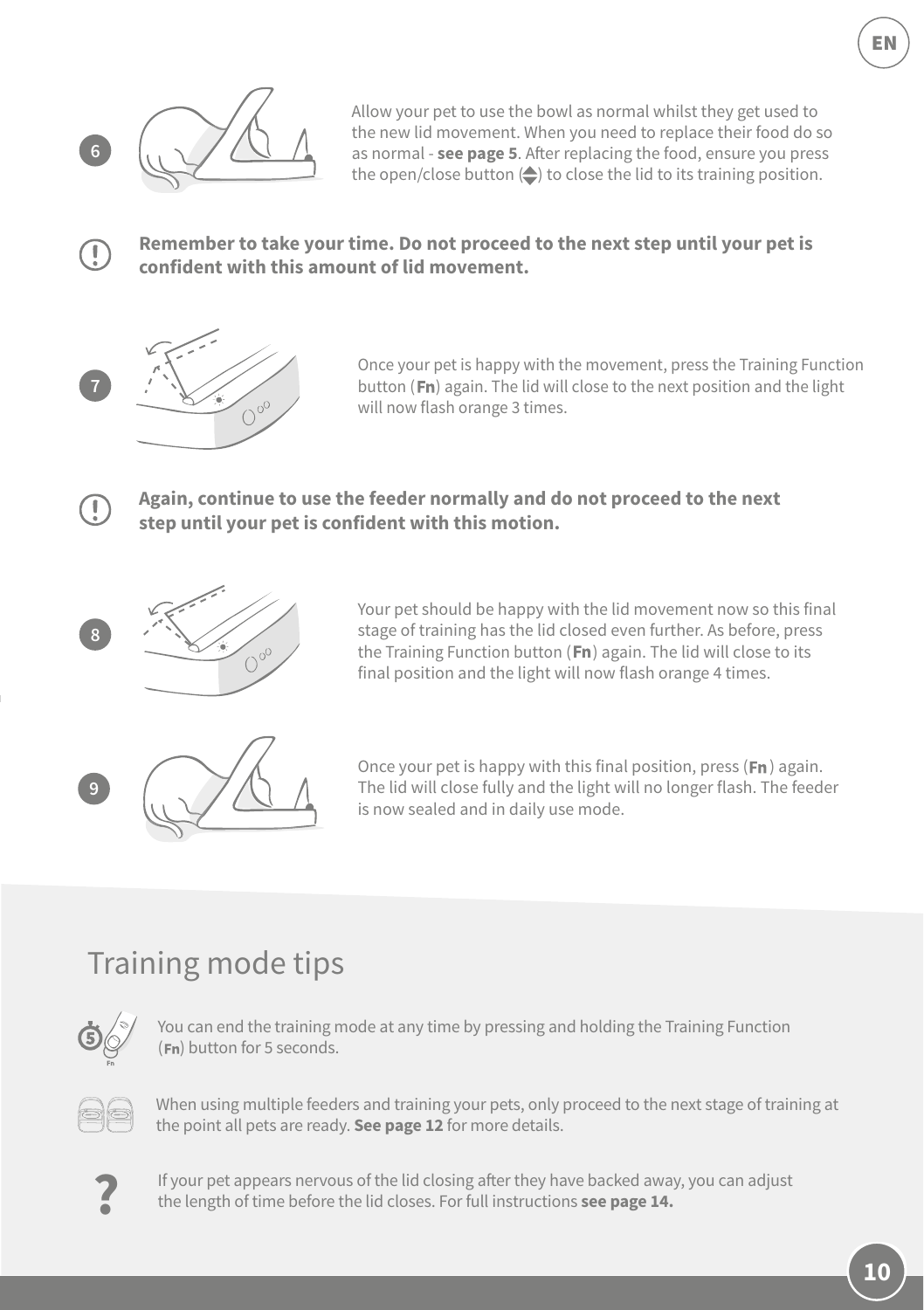## Introducing a cautious pet to the feeder

In rare cases you may find your pet will require more time to become comfortable with their new feeder, even when there is no lid movement. When this is the case it is important to let them get used to the changes in their feeding environment gradually. This can take several weeks but it is well worth the effort.

**4**



Remove the feeder from the feeding environment. Replace your pet's normal bowl with the SureFeed bowl.



Once your pet seems comfortable with the new bowl type (this could be days) reintroduce the feeder to their environment placing it near the bowl.



Once your pet is happy with the feeder in their environment, move the bowl onto the feeder mat.



FInally when they are happy, move the bowl into the feeder with the lid in the open position.



You can now start the training process ensuring that your pet is happy with the lid movements at each stage. **See page 9**



Watch how your pet approaches the feeder. If it is always in a certain direction don't be afraid to change the feeder position to help them.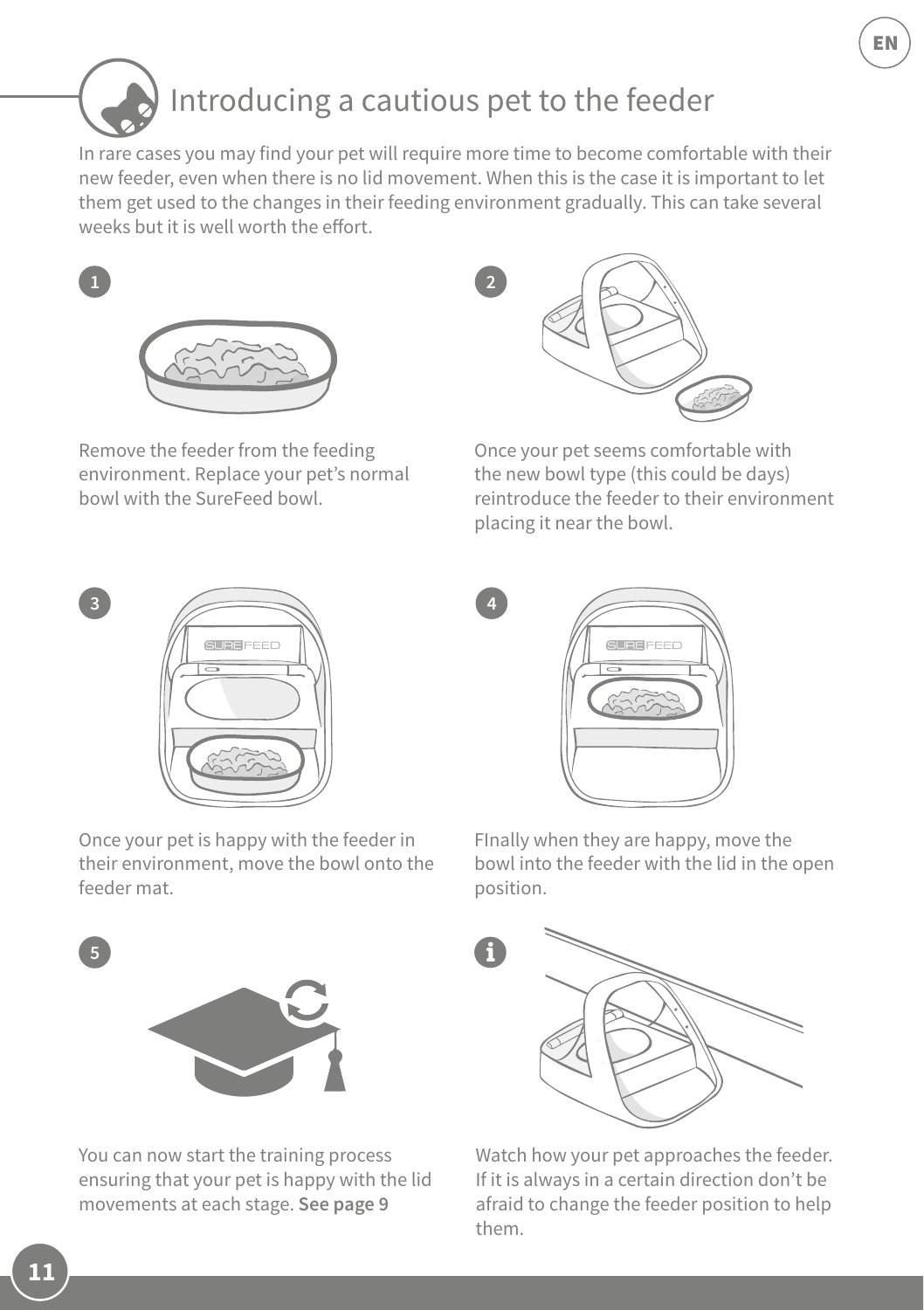EN

## Training multiple pets

When training multiple pets to use their feeders, they will be able to access each other's food, until the later stages of training. During this time continue to monitor and manage your pet's food intake.

**4**

**6**





Place the feeders apart so that each pet can begin to differentiate which feeder is theirs. Using different coloured bowls can help with this.



**Note:** At this point pets can eat from all feeders.



As you progress through the training modes, your pets will learn which feeder is theirs because it will only open for them.



**1**

**3**

**5**

of the lid.

Make sure that all pets get used to eating from the feeder when in the open position before starting the training modes.

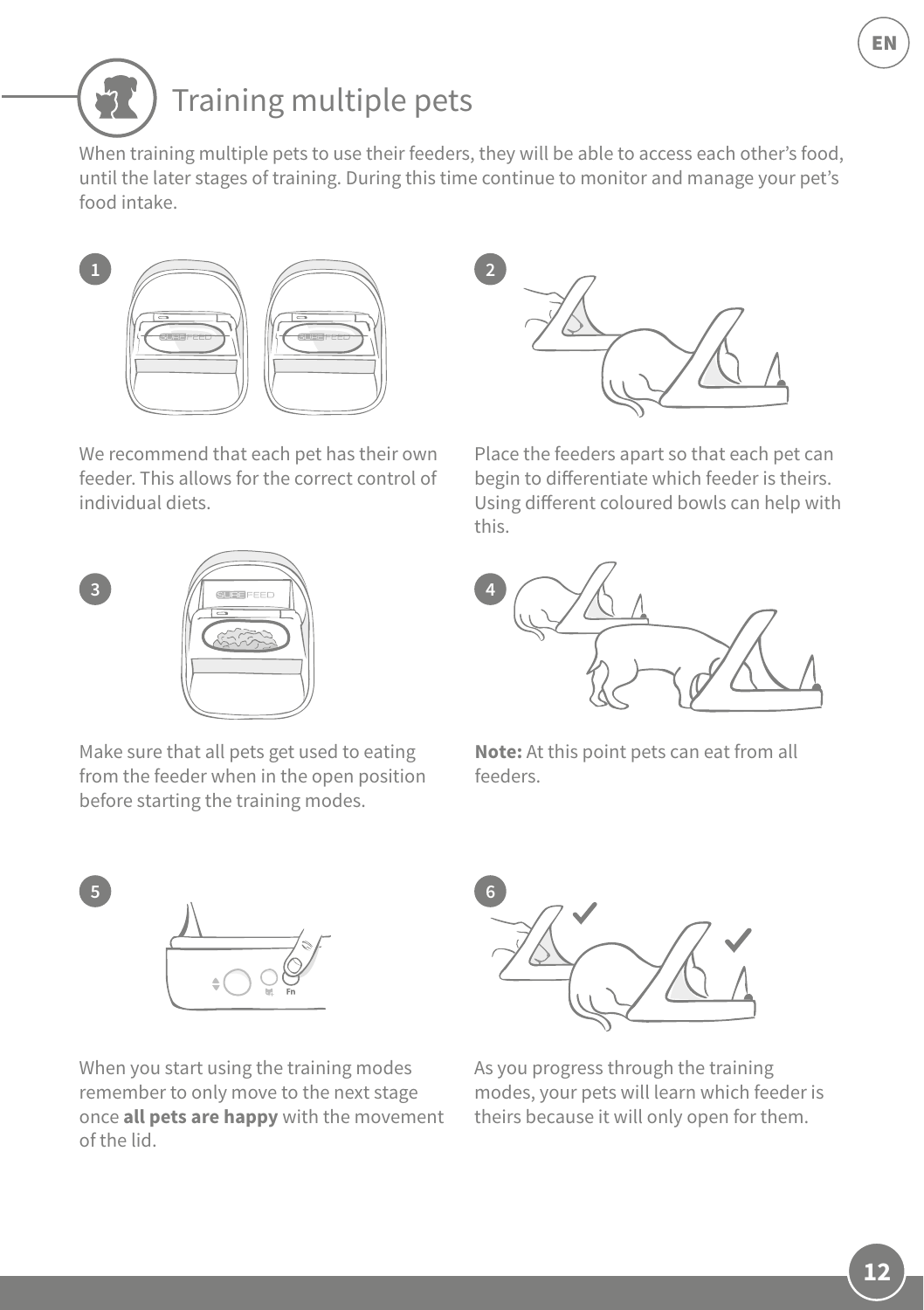



The feeder is designed for **indoor use only.**



To prevent damage to your feeder (and yourself), try not to place in areas where people are walking past frequently where it could cause a trip hazard.



Placement near metallic/electrical appliances is normally not a problem. If unreliable operation occurs, then moving the feeder away from the appliance may be required.



**Do not** place the feeder in the fridge or place ice packs underneath or in the feeder.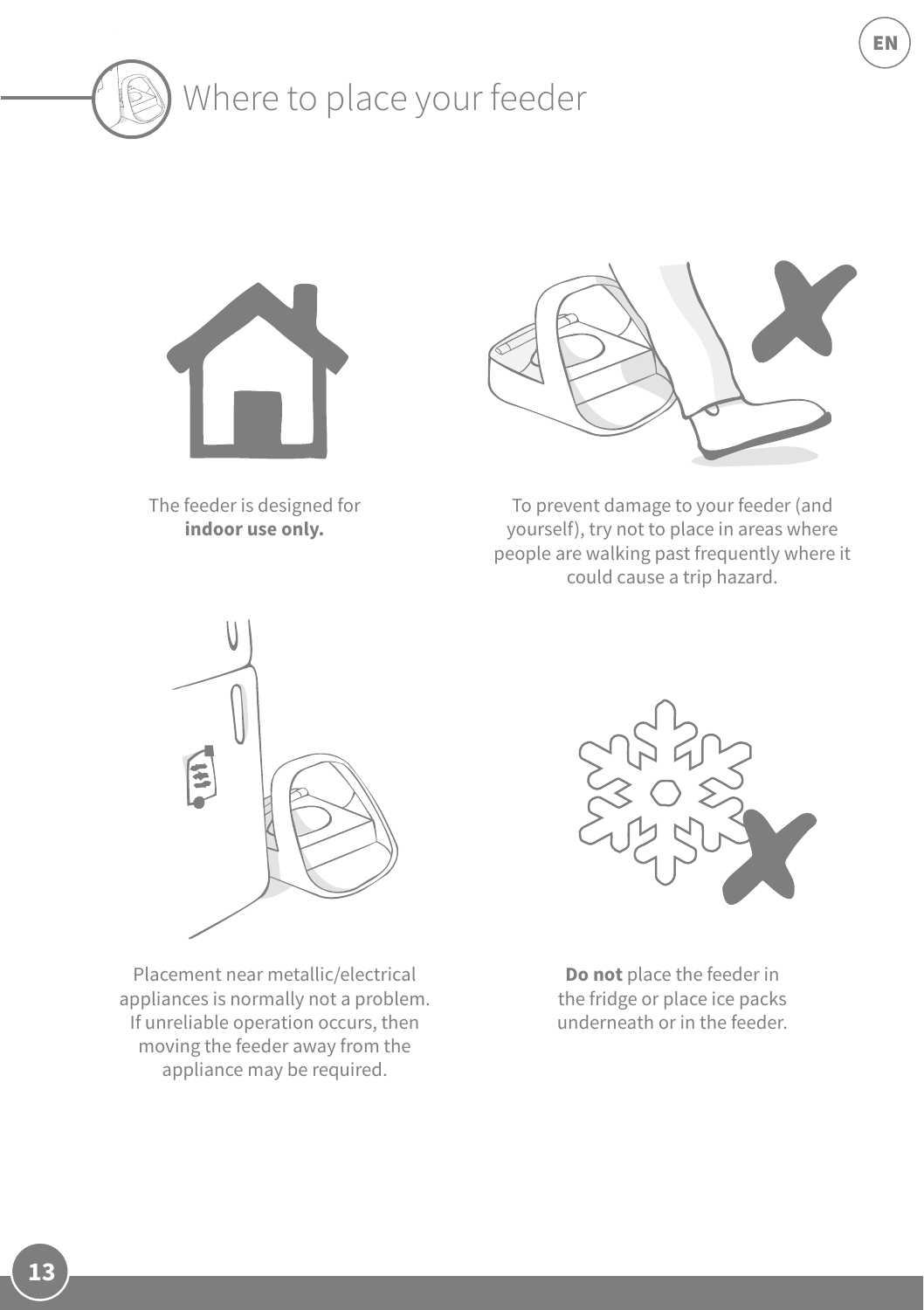

If you feel that your pet is nervous about the lid closing after they back away from the feeder or if you have a greedy pet who is trying to bully their way in for some extra food, you can increase or decrease the time it takes the lid to close once the pet has finished eating and stepped away.





By default, the slider is set to the middle setting **(II)**  for a standard delay time.



If other pets are stealing the food after the learnt pet has finished eating, **slide the slider to (I)** for a shorter delay before the lid closes.



If your pet seems nervous of the movement after eating, **slide the slider to (III)** to set to a long delay before the lid closes.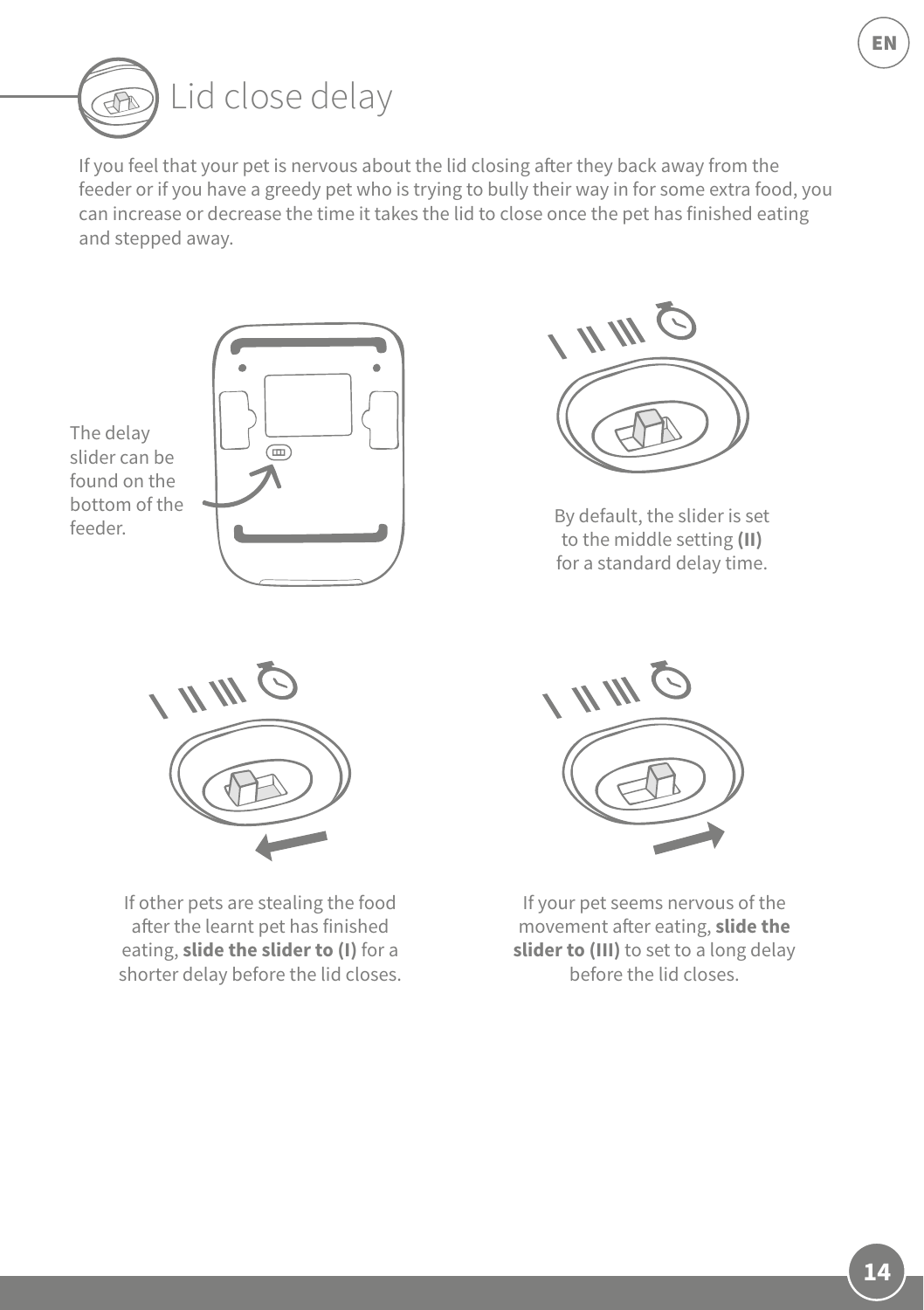

It is important to keep your SureFeed Microchip Pet Feeder clean to ensure it functions reliably. **Do not put the whole feeder into water or the dishwasher.**



The feeder should be wiped with a damp cloth or household cleaning wipes. Make sure the four black dots on the hoop are kept clean to ensure reliable operation.

#### **How to remove the lid for cleaning**

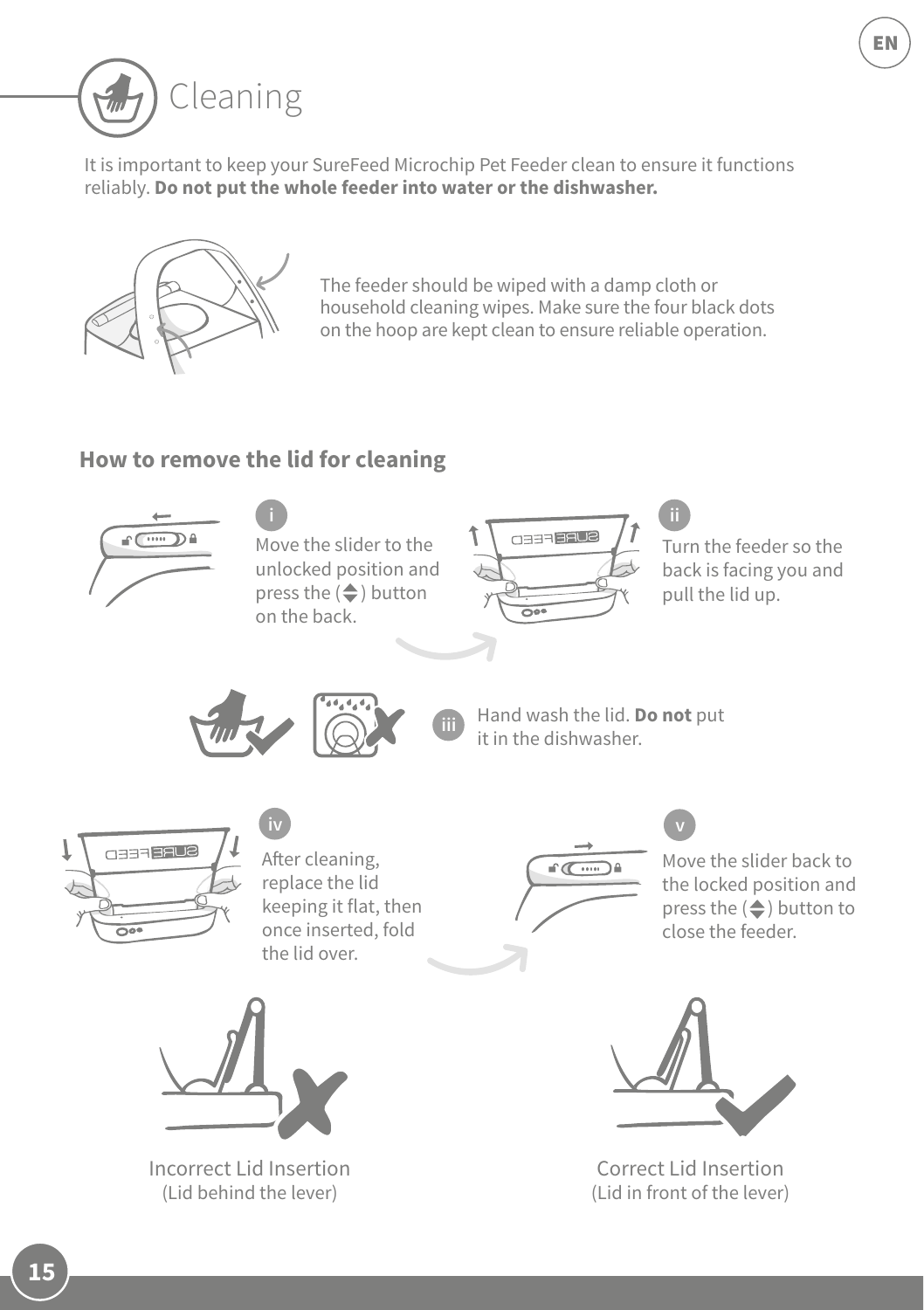# Troubleshooting PART1

#### Feeder is not working

- Ensure the sensors inside the hoop are clean **see page 15.**
- Fit **new, good quality 1.5V alkaline C cell batteries.** Ensure they are all the correct orientation. **See page 7** for detailed information.
- Move the feeder away from any metallic or electrical appliances.
- Re-learn your pet using the Add Pet (**b.**) button **see page 8.**
- Reset the feeder to factory settings, holding down the Add Pet (**bi)** button for **10 seconds** (until the light starts alternating red / green and the lid opens and closes). Then re-learn your pet(s) in to the feeder again - **see page 8.**
- Please check with your vet to ensure that your pet's microchip is working and that it is located in the normal place. If there is no microchip or it has moved significantly becoming hard to read, the provided SureFlap Collar Tag may be used instead. Attach the collar tag to your pet's collar and repeat the setup process **see pages 8-10**. If your pet does not wear a collar please visit http://sureflap.com/help for further advice.

#### My pet is not happy using the feeder

- Repeat the training process **see page 9** allowing more time for your pet to feel comfortable between each step.
- If your pet is still very cautious of the feeder then try following the steps on **page 11** ensuring you don't try to force your pet to feed at any point.
- Assess your pet's feeding environment. Do they always approach their bowl from a set angle? Are they worried about having their back to the door? There is no set orientation that the feeder must be placed in, so if you can change it to help your pets feel more comfortable don't be afraid to move it.
- If the time delay for the lid to close after your pet has finished eating and stepped back is not right for them, you can increase the time it takes the lid to close. Change the delay slider to (**III**). For full instructions **see page 14.**

#### Other pets are stealing food

• If greedy pets are trying to steal food from an open feeder, try reducing the time it takes the lid to close after the pet has finished eating. Change the delay slider to position (**I**). For full instructions **see page 14.**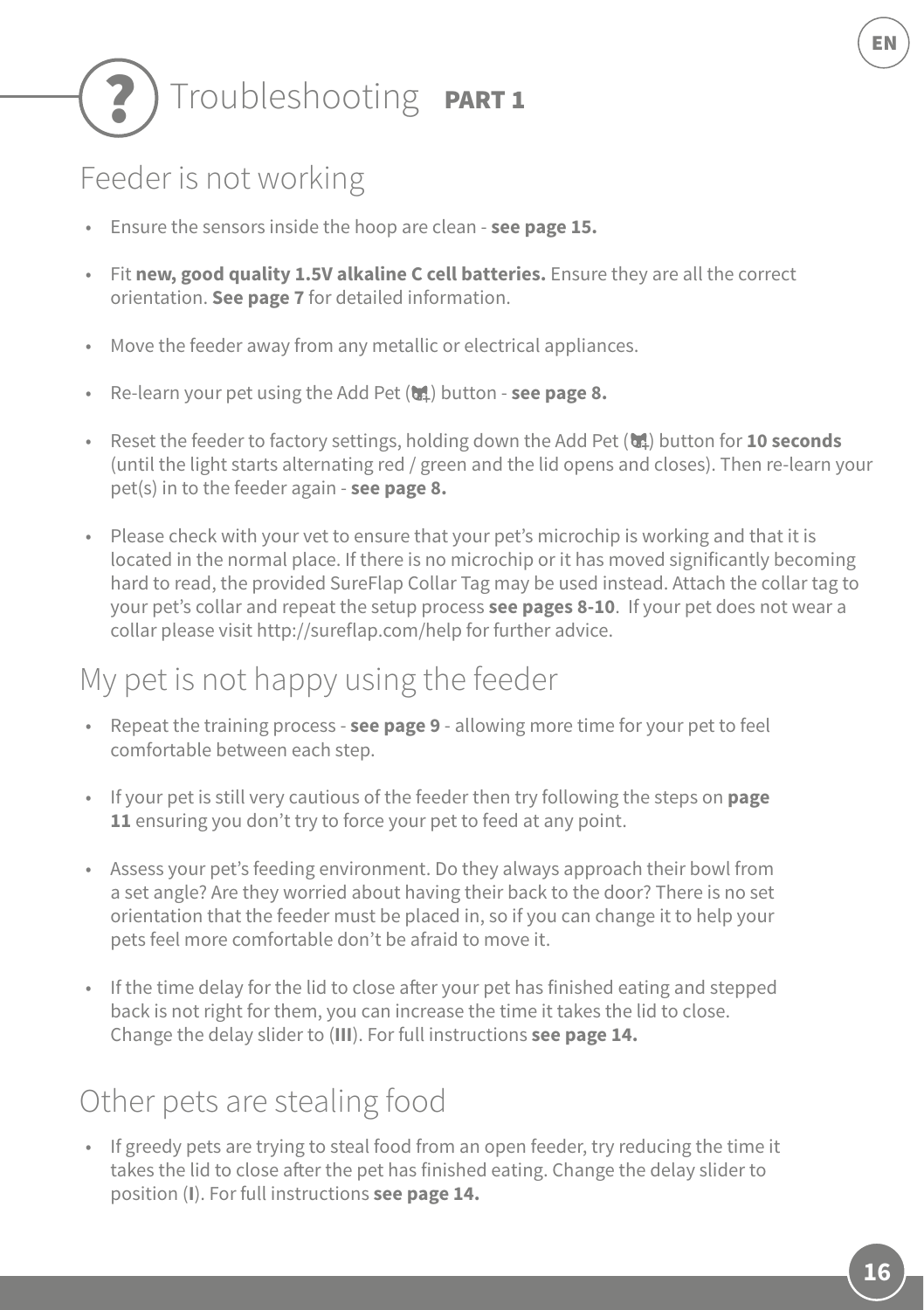# Troubleshooting **PART2**

#### The feeder lid is not closing all the way

• This has probably been caused by food debris getting caught under the lid or in the mechanism. Although this may stop the lid from sealing onto the bowl it should continue to prevent uncontrolled access to the food in all but the most extreme cases.

EN

To ensure that the lid continues to close correctly it is important to clear food debris from the surfaces of the feeder each time that you replace the food.

#### Multiple pet homes

- If you find that your pets are confused by which feeder is theirs, try using a different coloured bowl to help with this.
- When in training mode, pets can feed from all available feeders. Proceed through the stages of training and as the lid closes more, reducing access to the food, each of your pets should begin to identify which bowl is theirs. **See page 12**

## Still in need of assistance?

For more detailed guidance, videos and customer help forums visit: **http://sureflap.com/help** 

Alternatively call our friendly customer care team on: **0800 012 4511**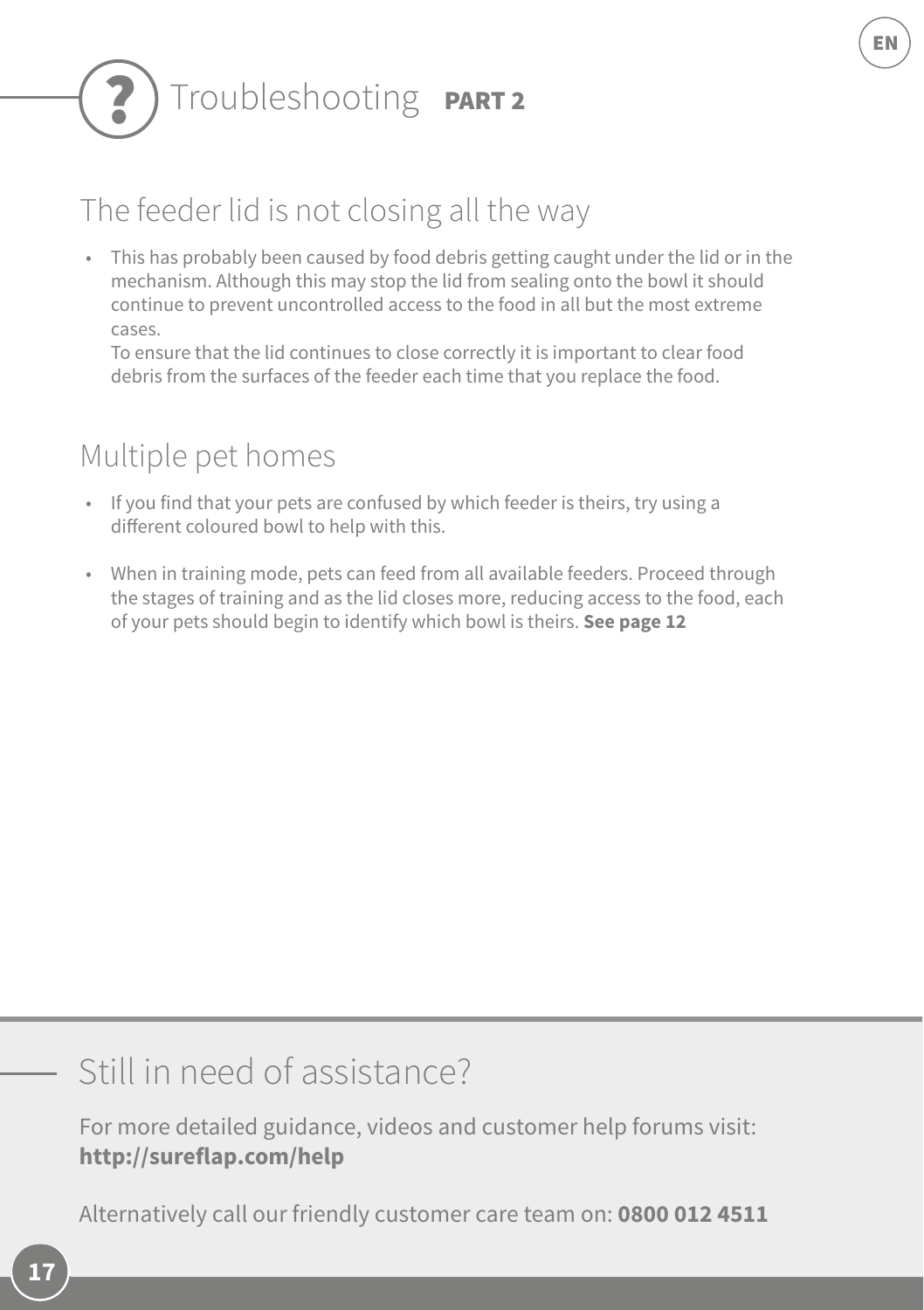

Warranty: The SureFeed Microchip Pet Feeder carries a 3-year warranty from the date of purchase, subject to proof of purchase date. The warranty is restricted to any fault caused by defective materials, components or manufacture. This warranty does not apply to products whose defect has been caused by normal wear and tear, misuse, neglect or intentional damage.

In the event of a part failure due to faulty parts or workmanship, the part will be replaced free of charge during the warranty period only. At the manufacturer's discretion, a replacement product may be provided free of charge in the case of a more serious malfunction. Your statutory rights are not affected.

## To register your warranty visit: **sureflap.com/warranty**

Disclaimer: The SureFeed Microchip Pet Feeder incorporates selective access features which have been designed to minimise the risk of pets eating each others' food. However, it is not possible to fully guarantee the exclusion of all other pets in all circumstances.

In the rare event of an unauthorised pet gaining access to the feeder, SureFlap cannot accept liability for any damage or inconvenience which may be incurred.



Introduce your happy pet and tell us your story. Join the SureFlap community!